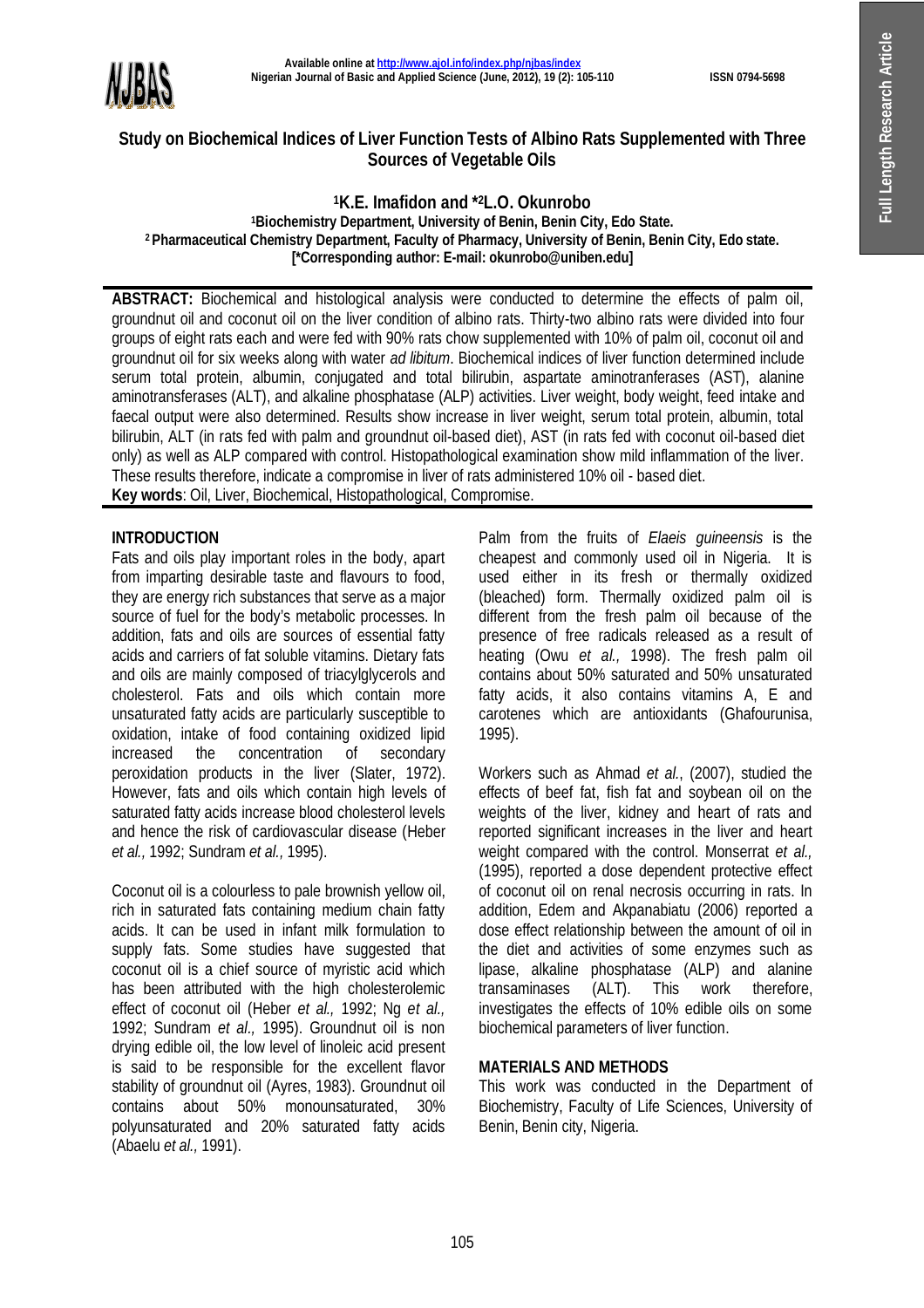#### **Source of Materials/Animals**

The rats (Weighing 190-210 g) used for this study were obtained from Ambrose Alli University Ekpoma, Edo State, Nigeria. The feed used (rats chow) were products of Edo feed and flour Mills, Limited, Ewu, Edo state. Palm oil was obtained from Palm oil Research Company (PRESCO), Edo State, and sudan IV was obtained from a chemical store, Lagos state, Nigeria.

#### **Treatment of Animals**

Thirty two albino rats were divided into 4 groups of eight rats each. They were acclimatized for 2 weeks on rats' chow only. Group 1 (control) was given 100% rats' mash, while the other groups were given 90% rats' chow supplemented with either palm oil (group 2), coconut oil (group 3) and groundnut oil (group 4). The animals were given these diets for six weeks along with water *ad libitum*. Weekly measurements of weight were recorded. Feed intake and faecal output were also recorded daily.

#### **Collection of Blood and Liver Samples**

The rats were subjected to an overnight fast after which they were anaesthesized and blood collected by cardiac puncture into sterile containers without anticoagulant. The liver was excised, blotted dry and weighed and placed in 10% formalin for histopathological analysis.

### **Analytical Techniques**

Biochemical analysis were carried out to determine the serum concentrations of total protein, albumin, conjugated and total bilirubin, and the activities of liver enzymes such as AST, ALT and ALP using diagnostic kits (Quimica Clinica Applicada, S. A. Spain). Total protein was determined by the Biuret method (Peters, 1968), albumin by the bromocresol

green method (Doumas *et al.,* 1971), bilirubin was estimated by the method described by Jendrassik and Grof (1938). Alanine and aspartate aminotransferases were determined based on the colourimetric measurement of hydrazone formed with 2, 4 dinitrophenyl hydrazine (Reitman and Frankel, 1957), alkaline phosphatase by the phenolphthalein monophosphate method (Babson, 1965).

Histopathological examination were done using the method of Humason (1962). The liver tissues were fixed in 10% neutral formalin, dehydrated embedded in paraffin, sectioned and stained with hematoxylin and eosin.

#### *Statistical Analysis*

All data were expressed as mean± SEM. One way analysis of variance was used to test for difference among the all the groups. Duncan's multiple range test was used to test for significant differences among the means. A  $p - value$  of  $< 0.05$  was considered statistically significant.

### **RESULTS AND DISCUSSION**

Weight gain did not differ significantly (p>0.05) between the test rats and the control. Liver size was significantly (p<0.05) increased in all the test rats compared with control (Table 1). Similarly, total protein, albumin, total bilirubin concentration and alkaline phosphatase activity were significantly increased in all the test rats compared with the control (Table 2). However, while conjugated bilirubin and ALT levels were significantly increased in rats fed coconut oil based diets, they were not significantly altered in rats fed coconut oil based diets. AST levels were significantly (p<0.05) increased in rats given coconut oil based diet while it remained unaltered in others.

**Table 1:** The Effect of Palm, Groundnut and Coconut Oil-Based Diets on Body Weight, Feed Intake, Faecal Output (g) and Liver Weight (g).

| $\cdots$<br><b>Diet</b> | $\cdots$<br><b>Weight Gain</b> | <b>Feed Intake</b> | <b>Faecal Output</b> | Liver Weight (g) |
|-------------------------|--------------------------------|--------------------|----------------------|------------------|
| Palm oil                | $27.9 \pm 8.5$                 | $142.4 + 4.2^*$    | $58.04 \pm 6.5$      | $5.7 + 1.2^*$    |
| Groundnut oil           | $26.5 + 4.2$                   | $130.5 + 3.6$      | $53.7 + 3.2$         | $5.5 \pm 0.8^*$  |
| Coconut oil             | $27.5 + 4.4$                   | 123.1+2.4          | $45.9 + 2.8$         | $6.3 \pm 1.4^*$  |
| Control                 | $26.0 + 3.8$                   | 128.3+2.6          | $537+24$             | $5.0 \pm 0.8$    |

Results are expressed as mean  $\pm$  SEM (n=8). \*Significant at p<0.05 compared with control using analysis of variance.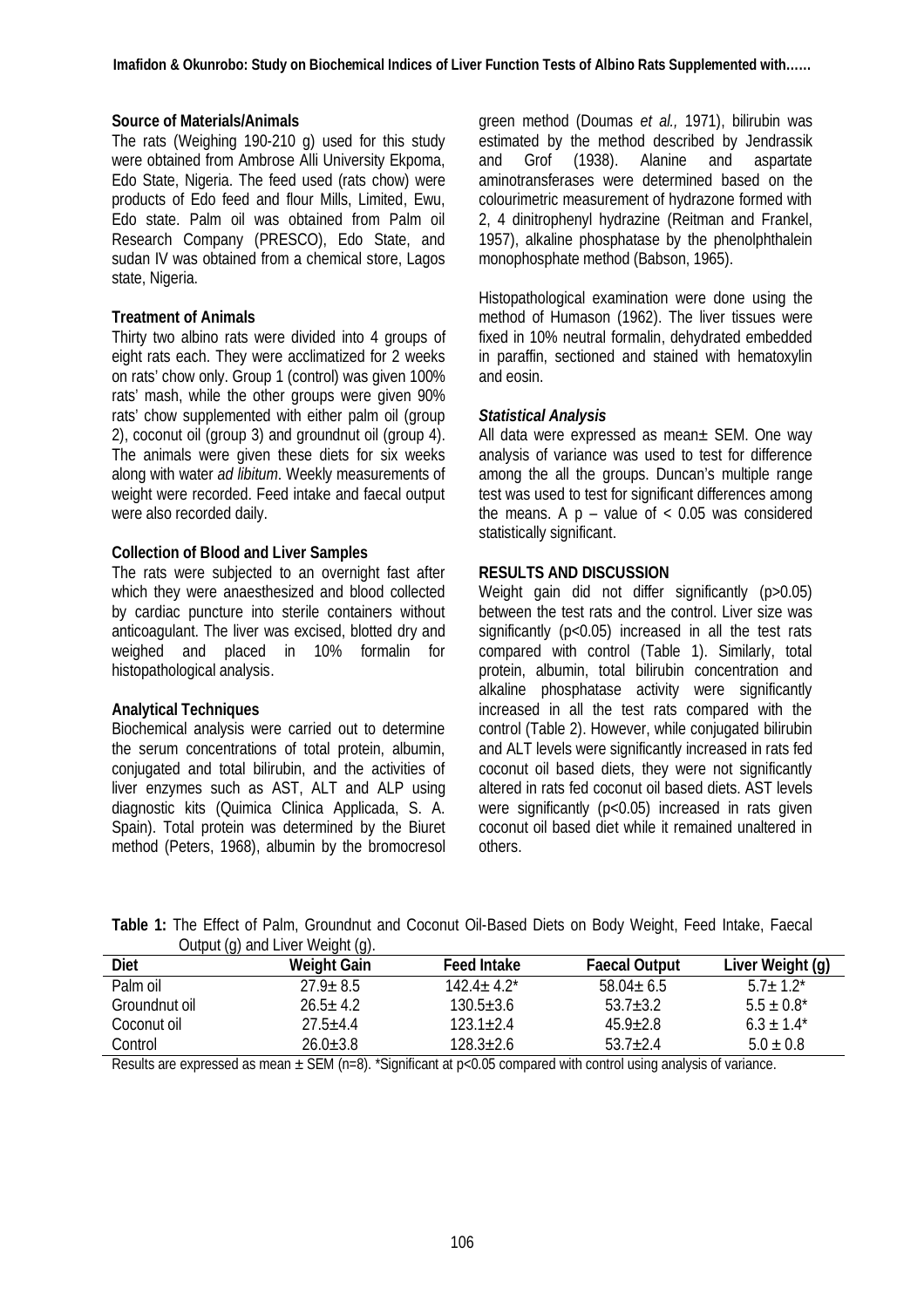| <b>TWAIS EI</b> THO ENOUG OF FRINT OUGHING CHO CHOING ON OUT OUTSTANDING FRINTING O |                  |                    |                    |                    |  |
|-------------------------------------------------------------------------------------|------------------|--------------------|--------------------|--------------------|--|
| <b>Diet</b>                                                                         | Control          | Palm oil           | <b>Coconut oil</b> | Groundnut oil      |  |
| Total Protein (g/L)                                                                 | $14.50 \pm 0.04$ | $20.80 \pm 0.32$ * | $20.25 \pm 0.19^*$ | $28.20 \pm 0.35$ * |  |
| Albumin (g/L)                                                                       | $1.80 + 0.01$    | $4.40 \pm 0.17$ *  | $6.10\pm0.01^*$    | $5.20 \pm 0.2^*$   |  |
| Conj. Bilirubin (umol/L)                                                            | $0.34 \pm 0.01$  | $3.08 \pm 0.01$ *  | $0.86 \pm 0.01^*$  | $2.74 \pm 0.02^*$  |  |
| Total Bilirubin (umol/L)                                                            | $7.18 \pm 0.01$  | $16.42 \pm 0.05^*$ | $13.0 \pm 0.04*$   | $10.94 \pm 0.02^*$ |  |
| ALT $(\mu/L)$                                                                       | $18.2 \pm 2.17$  | $29.17 \pm 3.65^*$ | $15.0 \pm 1.00$    | $22.3 \pm 4.5^*$   |  |
| AST $(\mu/L)$                                                                       | $22.0 \pm 0.76$  | $27.0 \pm 0.49$    | $31.8 \pm 3.59^*$  | $27.8 \pm 1.92$    |  |
| AST $(\mu/L)$                                                                       | $15.22 \pm 2.2$  | 24.16±0.09*        | $24.40 \pm 2.50^*$ | $24.66 \pm 1.80^*$ |  |

**Table 2:** The Effects of Palm, Coconut and Groundnut Oils on some Biochemical Parameters

Results are expressed as mean  $\pm$  SEM (n=8). \* Significant at p<0.05 compared with control with control using analysis of variance.



Plate 1: Microscopic representation of the liver of control rats. Normal liver with hepatocytes (A), central vein B, and portal triad (C) {X40 H & E}



**Plate 2:** Microscopic representation of the liver of rats administered with 10% palm oil based diets (X40 H & E) showing mild portal (A) and sinusoidal (B) congestion and mild periportal infiltrate of chronic inflammatory cells (C)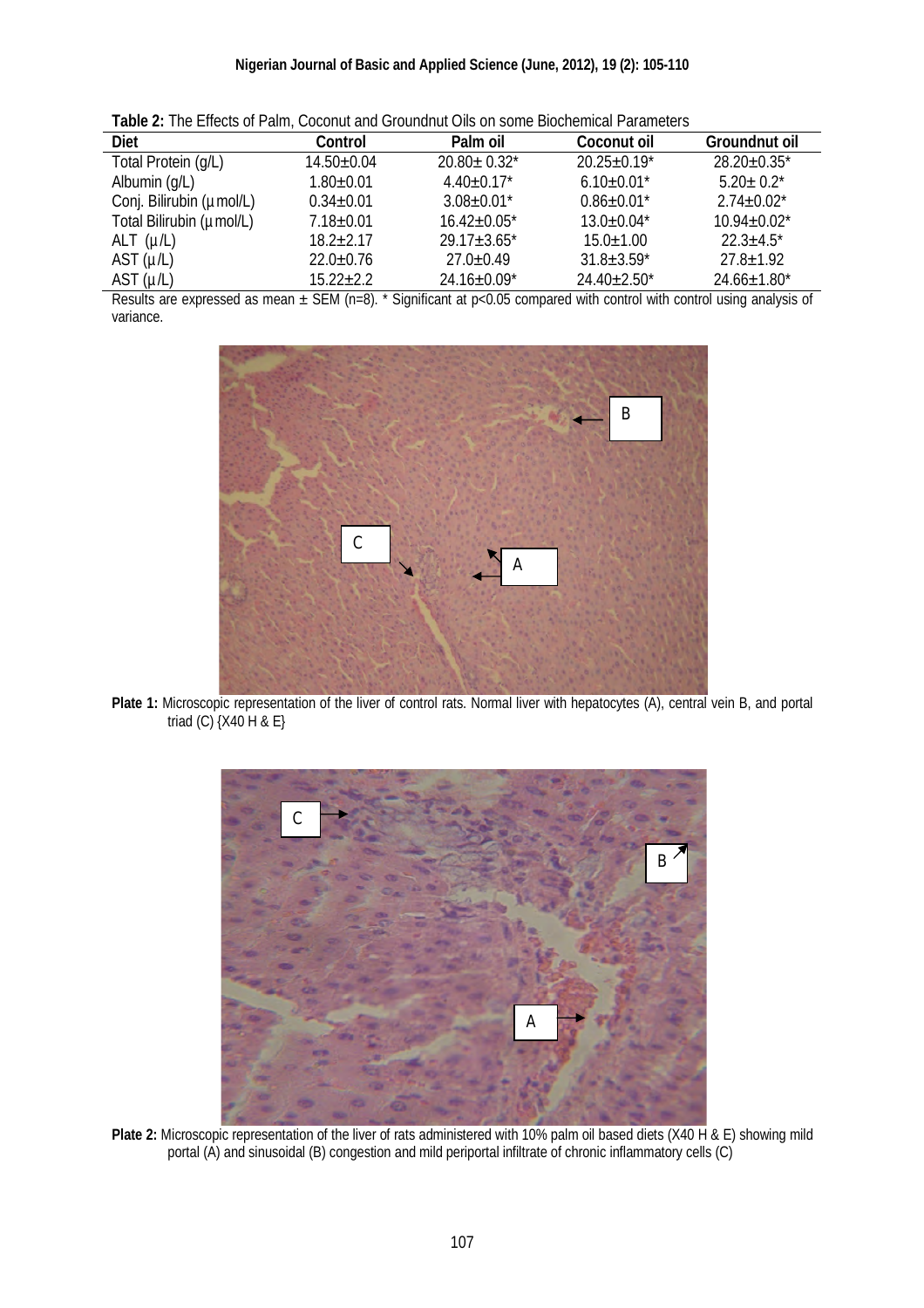

**Plate 3:** Microscopic representation of the liver of rats administered with 10% groundnut oil based diets showing mild portal (A) and sinusoidal (B) congestion and mild, periportal infiltrates of chronic inflammatory cells (C) (X40 H & E)



Plate 4: Microscopic representation of the liver of rats fed with 10% coconut oil based diet, showing mild portal congestion (A), vascular dilation (B) and mild periportal infiltrate of chronic inflammatory cells (C) (X40 H & E)

Plates 1-4 show the results of the histological examination of the livers of control and test rats. The liver of control rats (Plate. 1) showed normal hepatocytes with prominent central vein and portal triad. Histological evaluation of the liver of rats fed palm oil, groundnut oil and coconut oil - based diets showed congestion (increase in blood flow) in the portal region as well as the sinusoids. Dilation (widening) of the blood vessels of the portal zone of the liver was observed in those rats administered coconut oil diet.

There was no significant difference (p>0.05) in weight gain and the amount of faecal output between the control and the test rats. Feed intake was significantly increased in rats given palm oil based diets compared with control. However, there were significant (p<0.05) increases in organ weight compared with control. It has been reported that increase or decrease in either absolute or relative weight of an organ after administering a chemical or drug is an indication of the toxic effect of that chemical (Orisakwe *et al.,* 2003).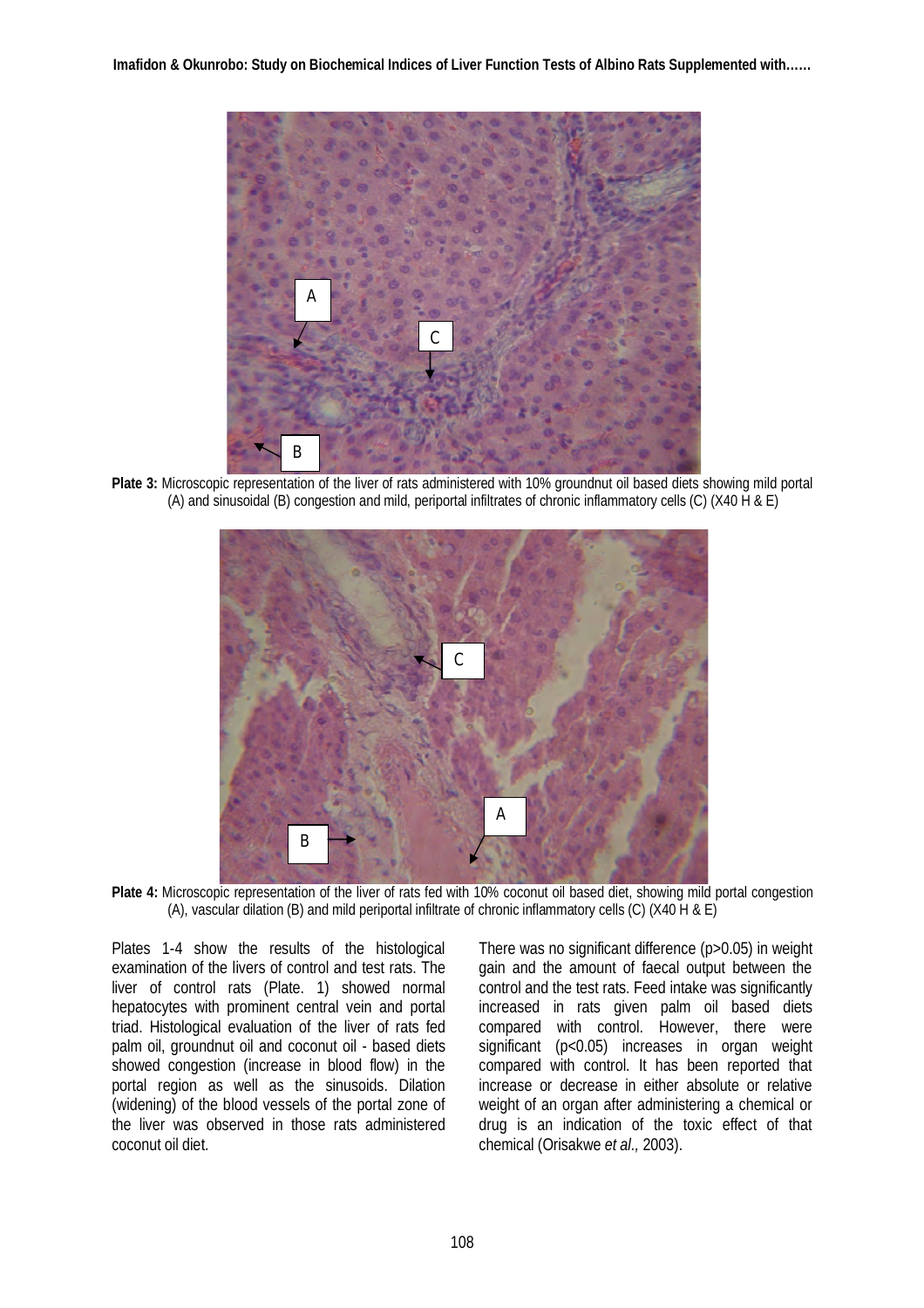The result of body weight and increased organ weight is consistent with the report of Ahmad *et al.* (2007), however, Saha *et al,* (2005), observed that a significant difference exists on the effects of different edible oils on growth performance. Any change in the concentration of serum protein and albumin indicate a change in the normal liver functions (Ahmed *et al.,* 1992). The increased protein and albumin levels associated with the test rats indicate impairment in the normal function of the liver. With the exception of those rats fed coconut oil based diet, increases were observed in the levels of conjugated bilirubin.

Many diseases of the liver are accompanied by Jaundice, a yellowing of the eyes and skins caused by increased levels of bilirubin in the system. Bilirubin accumulate from the breakup of haemoglobin present in red blood cells. During normal function, the liver removes bilirubin from the blood and excretes it through bile. Increases in total bilirubin and conjugated bilirubin observed, compared with the control rats also indicates a compromise in the normal function of the liver in rats administered 10% oil- based diets.

The enzymatic activity of alanine (ALT) and aspartate (AST) aminotransterases and alkaline phosphatase were studied to evaluate liver malfunctions. Liver enzymes levels are usually raised in acute hepatoxicity, but tend to decrease with prolonged intoxication due to damage to the liver (Obi *et al.,* 2004). ALT levels increased only in those rats fed palm oil and groundnut oil- based diets compared with the control, while AST levels increased only in those rats administered coconut oil based diet.

Histological evaluation of the liver of rats fed palm oil, coconut oil and groundnut oil based diets revealed increased activities in the blood vessels of the liver as well as inflammation especially around the portal zone. The control rats however had normal liver, no inflammation. The results of this study reveal that 10% oil based diets might produce deleterious effects on the liver of rats. Further work needs to be done however to ascertain whether reducing the amount or quantity of edible oils below the 10% level would ameliorate this effect.

# **REFERENCES**

Abaelu, A.M., Okochi, V.I., Oyesile, O.O., Akinyele, J.O. and Akinrimisi, W.E.O. (1991). Nigerian dietary oils and transport of amino acids in rats. Nigeria. *Journal of Physiological Science,* **7:** 32 -37.

- Ahmad, N., Majumder, S., Miah, M.A. and Uddin, M.J. (2007). Effects of edible fats and oils on the body weight gain and on weights of some selected organs in rats removing the impact of unequal feed intake. *Bangladesh Journal Veterinary Medicine,* **5 (1&2):** 107-110.
- Ahmed, M., Saeed, M.A. Alam, H. and Ashgar, Z. (1992). Biological Studies of indigenous medicinal plants II: Effects of Aplotaxis lappa Dcne. On various parameters of liver metabolism in rabbits. *Journal of Islamic Academy of Science,* **5***:51-56.*
- Ayres, J.L. (1983). Peanut oil. *Journal of the American Oil Chemists Society,* **60(2):** 357-59
- Babson, L.A. (1965). Estimation of Alkaline phosphatase activity. *Clinical Chemistry,* **11**:789.
- Doumas, B.T., Watson, W.A. and Briggs, A.G. (1971). Albumin Estimation*. Clinica Chimica Acta*, **31**:87-96.
- Edem, D.O. and Akpanabiatu, M.T. (2006). Effects of palm oil containing diets on enzyme activities of rats. *Pakistan Journal of Nutrition,* **5(4):** 301- 305.
- Ghafourunissa, K . (1995). Nutritional and Health implications of palm oil. *Journal of Medical Research,* **102**:233-234.
- Heber, D., Ashley, J.M., Solares, M.C., Wang, H.J. and Alfin-Slater, R.B. (1992). The effects of palm oil enriched diet on plasma lipids and lipoproteins in healthy young men. *Nutritional Research,* **12:**553-560.
- Humason, G.L. (1962). *Animal Tissue Techniques*. Freeman, W.H. and Co. publishers, London. Pp 57-61.
- Jendrassik, L. and Grof, V. (1938). Estimation of direct and total Bilirubin. *Biochemische Zeitschrift,* **297**:81-89.
- Monserrat, A.J., Romero, N., Lago, N. and Aristi, C. (1995). Protective effect of coconut oil on renal necrosis occurring in rats fed a methyl deficient diet. *Renal Failure*, **17(5):** 525-37.
- Ng, T.K.W, Hayes, K.C., Dewitt, G.T., Jegatheson, M. Satgunasingham, N., Ong, A.S.H., and Tan, D.T.S. (1992). Palmitic and Oleic acids exert similar effects on lipid profiles in normocholesterolemic humans, *Journal of American College of Nutrition,* **11**:383-390.
- Obi, E., Orisakwe, O.E., Asomugha, L.A and Udemezue, O.O (2004). The hepatotoxic effect of halofantrine in guinea pigs. *Indian Journal of Pharmaceutical Sciences,* **36(5):**303-305.
- Orisakwe, O.E., Hussaini, D.C. and Afonne, O.J. (2003). Testicular effects of sub-chronic administration of Hibiscus sabdariffa calyx